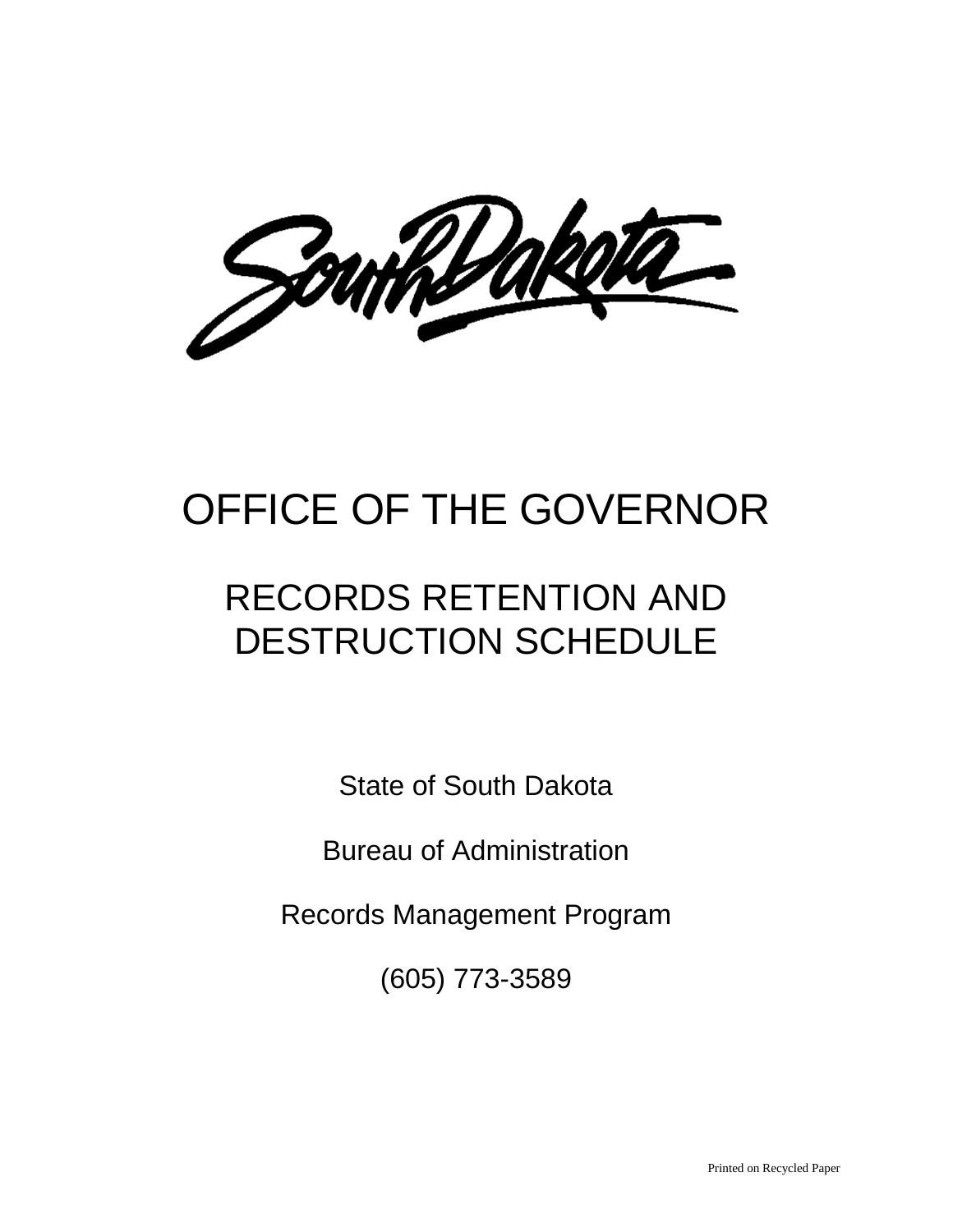

DEPARTMENT OF EXECUTIVE MANAGEMENT

> **BUREAU OF ADMINISTRATION**

**PMB 01234**

**RECORDS MANAGEMENT PROGRAM** 104 S Garfield Avenue c/o 500 East Capitol Avenue Pierre, SD 57501-5070 Phone: (605) 773-3589 Fax: (605) 773-5955

## MEMORANDUM

TO: State Agencies

FROM: Dana Hoffer State Records Manager

## SUBJECT: **Records Retention and Destruction Schedule Manual**

DATE: December 12, 2017

In 1967, the South Dakota Legislature established the Records Management Program and the Records Destruction Board. In the same act, the Legislature required every State agency to develop a records retention and destruction schedule and declared that "No record shall be destroyed or otherwise disposed of by any agency of the State unless it is determined by majority vote of such board (Records Destruction Board) that the record has no further administrative, legal, fiscal, research or historical value."

According to Administrative Rule 24:52:11:01, any State government agency planning to destroy agency records shall notify the State Archivist 30 days before the date of the proposed destruction. The request shall include the name or title of the records, inclusive dates, information content of the records, and quantity. This rule applies to all records, including those granted exclusive or continuous disposal authorization by the Records Destruction Board, with the following exceptions: vouchers and supporting documents; warrants; personnel and payroll records; client/case files; capital asset inventories; cash receipts; and duplicate copies of state publications.

The State Archivist has 30 days to certify that the records have no permanent value and may be destroyed, or to make arrangements to transfer the records to the archives. If the Archivist fails to make a recommendation within this time, the records may be destroyed, provided that the agency has received authorization from the Records Destruction Board.

Finally, if you have any questions about implementing this manual or about your records in general, please contact Records Management at 773-3589. We will welcome an opportunity to discuss the proper implementation of sound records management practices.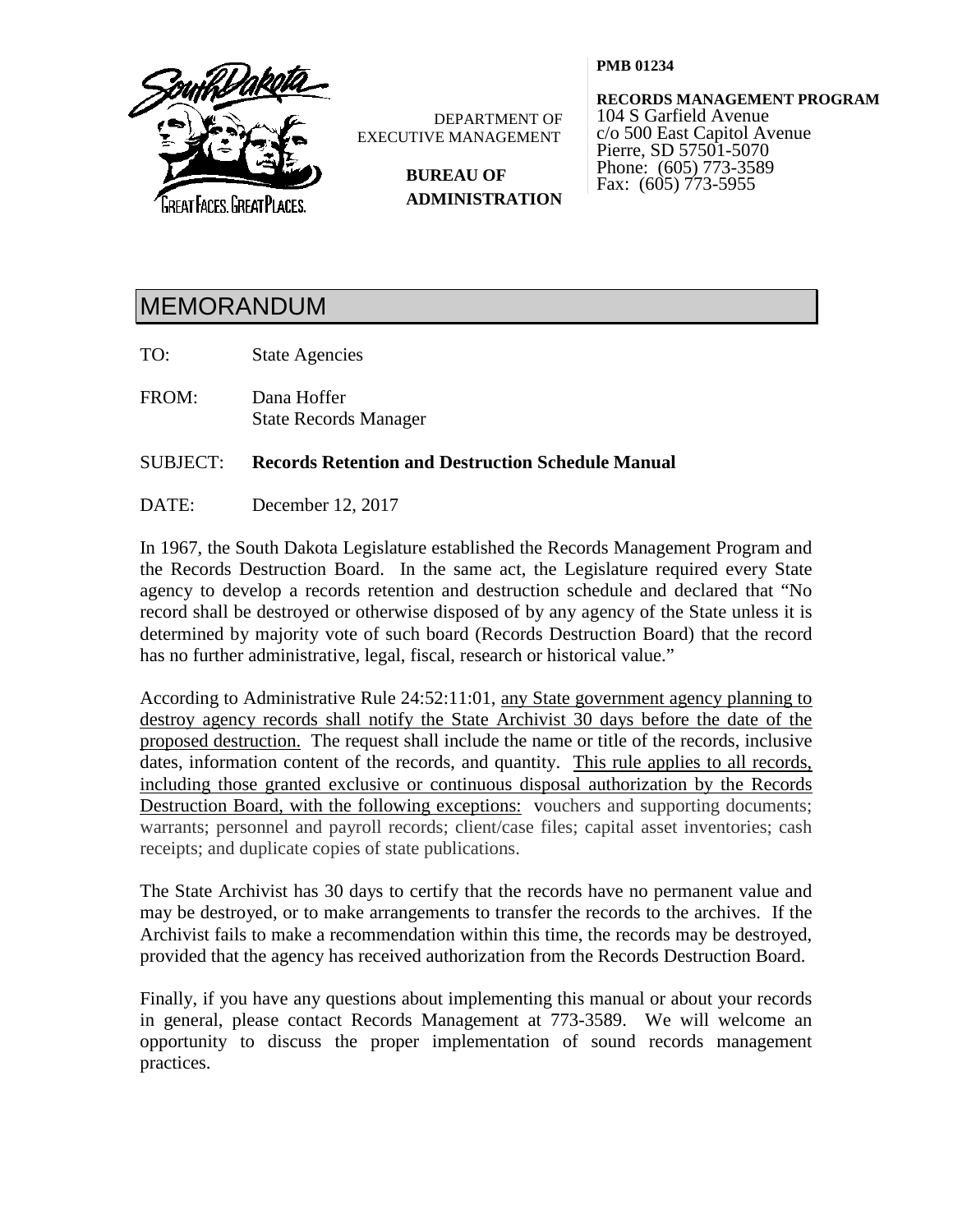## **TABLE OF CONTENTS**

## **Office of the Governor:**

## **Administration:**

| OG-3.        |  |
|--------------|--|
|              |  |
| <b>OG-5.</b> |  |
| OG-6.        |  |
|              |  |
|              |  |
|              |  |

## **Fiscal:**

| <b>OG-16. SOUTH DAKOTA FINANCIAL SYSTEM REPORTS:  8</b> |  |
|---------------------------------------------------------|--|
|                                                         |  |
|                                                         |  |
|                                                         |  |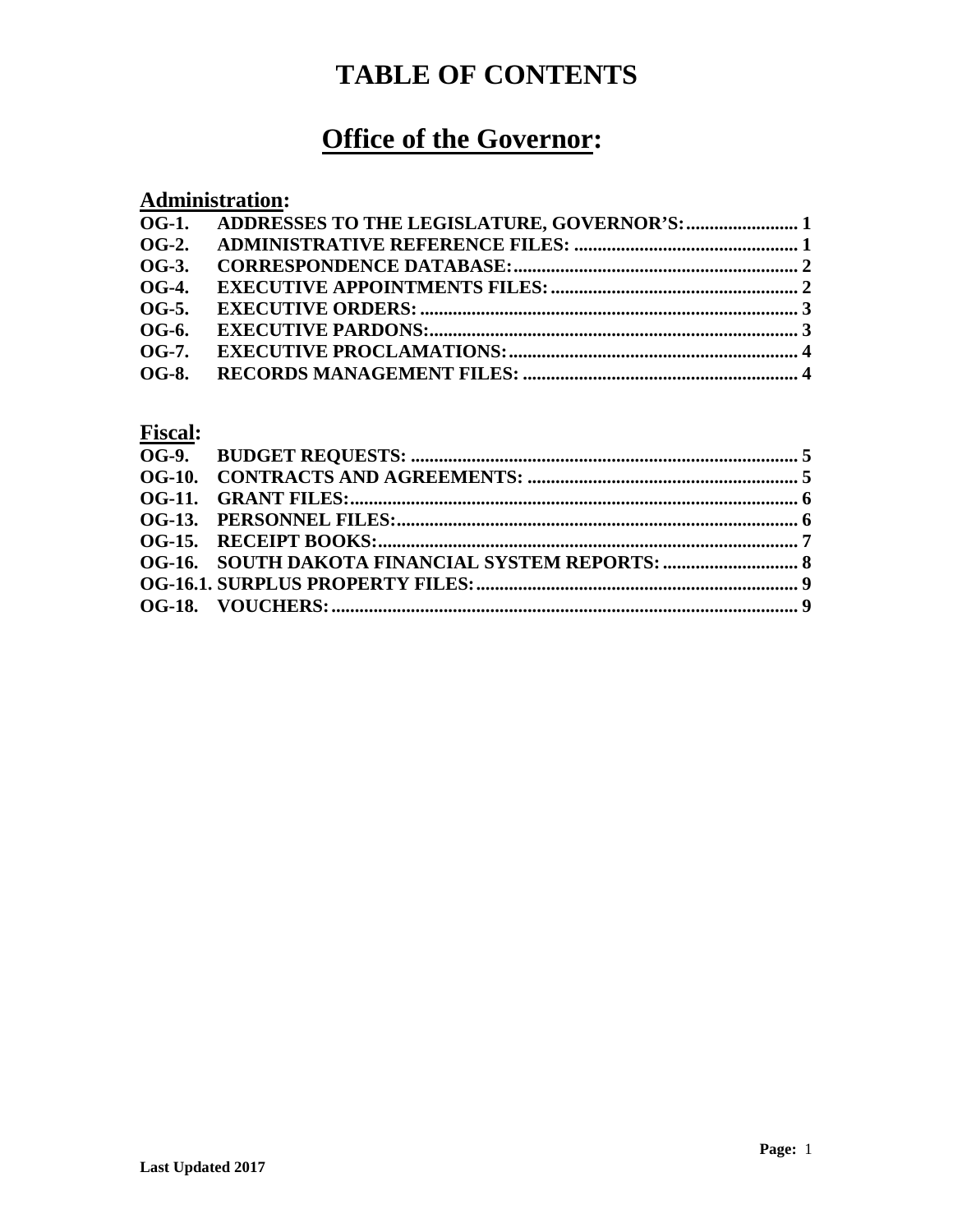**STATE OF SOUTH DAKOTA RECORDS RETENTION & DESTRUCTION SCHEDULE**  $AUTHORIZATION FORM$ **(Std Form RM-1 Rev 1/03)** 

| <b>DEPARTMENT:</b>      | Exec        |
|-------------------------|-------------|
| DIVISION:               | Gub         |
| <b>OFFICE:</b>          | Gove        |
| PROGRAM:                | Adm         |
| <b>RECORDS OFFICER:</b> | <b>Kels</b> |
| <b>RM CUSTOMER#:</b>    | 0333        |
|                         |             |

|          | <b>Executive Management</b> |  |
|----------|-----------------------------|--|
|          | <b>Gubernatorial</b>        |  |
| Governor |                             |  |
|          | <b>Administration</b>       |  |
|          | <b>Kelsey Pritchard</b>     |  |
| 0333     |                             |  |

## **RECORD AUTHORITY SERIES NO. TITLE---DESCRIPTION---RETENTION AND DESTRUCTION SCHEDULE NUMBER**

## <span id="page-3-0"></span>**OG-1. ADDRESSES TO THE LEGISLATURE, GOVERNOR'S:**

**07-017**

**R.D.B.**

This series is arranged chronologically and contains both the recorded and text copies of the Governor's State of the State addresses and other special addresses given to joint sessions of the Legislature. The official record is maintained in the respective "House Journals".

**RETENTION:** Retain 2 years in office, then transfer to Archives.

(Note: Previous record series number was GOV-2.)

## <span id="page-3-1"></span>**OG-2. ADMINISTRATIVE REFERENCE FILES:**

**07-017**

This series may be arranged by subject matter and contains information used in the daily administration of the program or office. Information may include, but is not limited to: budget, equipment, inventory, legislation, organization/association, and property management information; monthly reports; policies and procedures; reference manuals; logs; rules and regulations; mailing lists; general correspondence and any other related information. This record series is maintained for reference purposes.

**RETENTION:** Retain current in office. Destroy superseded or obsolete.

(Note: Cull files on a yearly basis to avoid build-up of superseded or obsolete materials.)

(Note: Subject to Archival screening prior to disposal.)

(Note: Previous record series number was GOV-3.)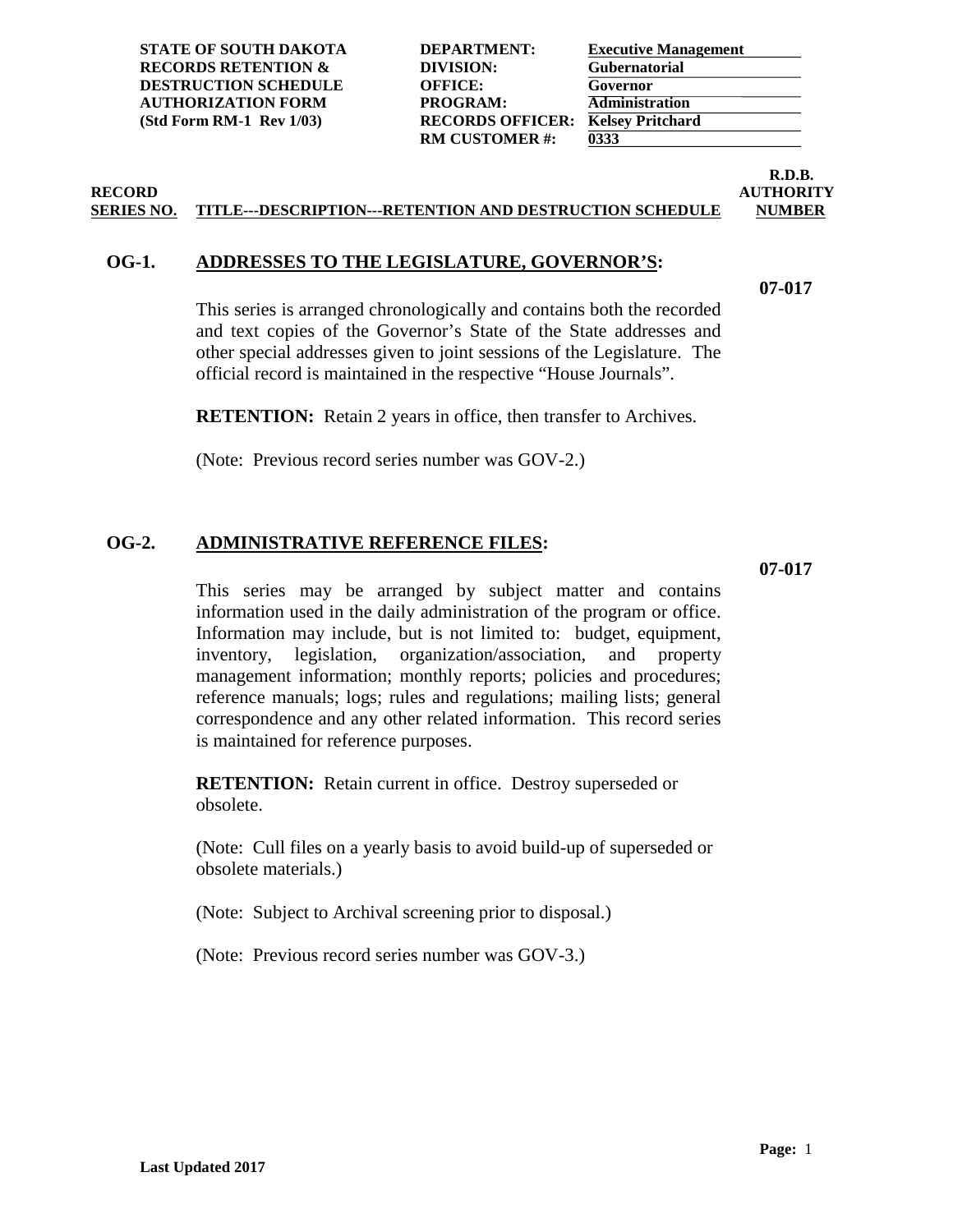**STATE OF SOUTH DAKOTA DEPARTMENT: RECORDS RETENTION & DIVISION: DESTRUCTION SCHEDULE OFFICE: AUTHORIZATION FORM PROGRAM: (Std Form RM-1 Rev 1/03) RECORDS OFFICER:** 

**RM CUSTOMER #: 0333**

| <b>Executive Management</b> |
|-----------------------------|
| <b>Gubernatorial</b>        |
| Governor                    |
| <b>Administration</b>       |
| <b>Kelsey Pritchard</b>     |
| 0333                        |
|                             |

## **RECORD AUTHORITY SERIES NO. TITLE---DESCRIPTION---RETENTION AND DESTRUCTION SCHEDULE NUMBER**

## <span id="page-4-0"></span>**OG-3. CORRESPONDENCE DATABASE:**

This database series is an index for tracking both active and inactive correspondence files. Information may include: name, town, date, subject matter, reference number, tracking, file date, and file name. This record series is maintained for tracking and reference purposes.

**RETENTION:** Retain database current. At the discretion of the Governor's Office, destroy inactive or closed file data.

(Note: Previous record series number was GOV-10.)

## <span id="page-4-1"></span>**OG-4. EXECUTIVE APPOINTMENTS FILES:**

This series is arranged alphabetically by name of Board or Commission and contains copies of letters appointing citizens to membership on various boards and commissions. Material specifying the statutory qualifications of members (i.e. residence in a certain area of South Dakota, membership in a particular political party, possession of a certain professional license, etc.) is also maintained here for reference purposes. Information may include: appointee's name and address, board/commission appointed to, term effective date, duration, term expiration date, predecessor's name, law by which the appointment was made, and signature of the Governor.

**RETENTION:** Retain current in office. Destroy superseded or obsolete.

(Note: The Secretary of State maintains these records permanently on microfilm.)

(Note: Previous record series number was GOV-12)

**07-017**

**07-017**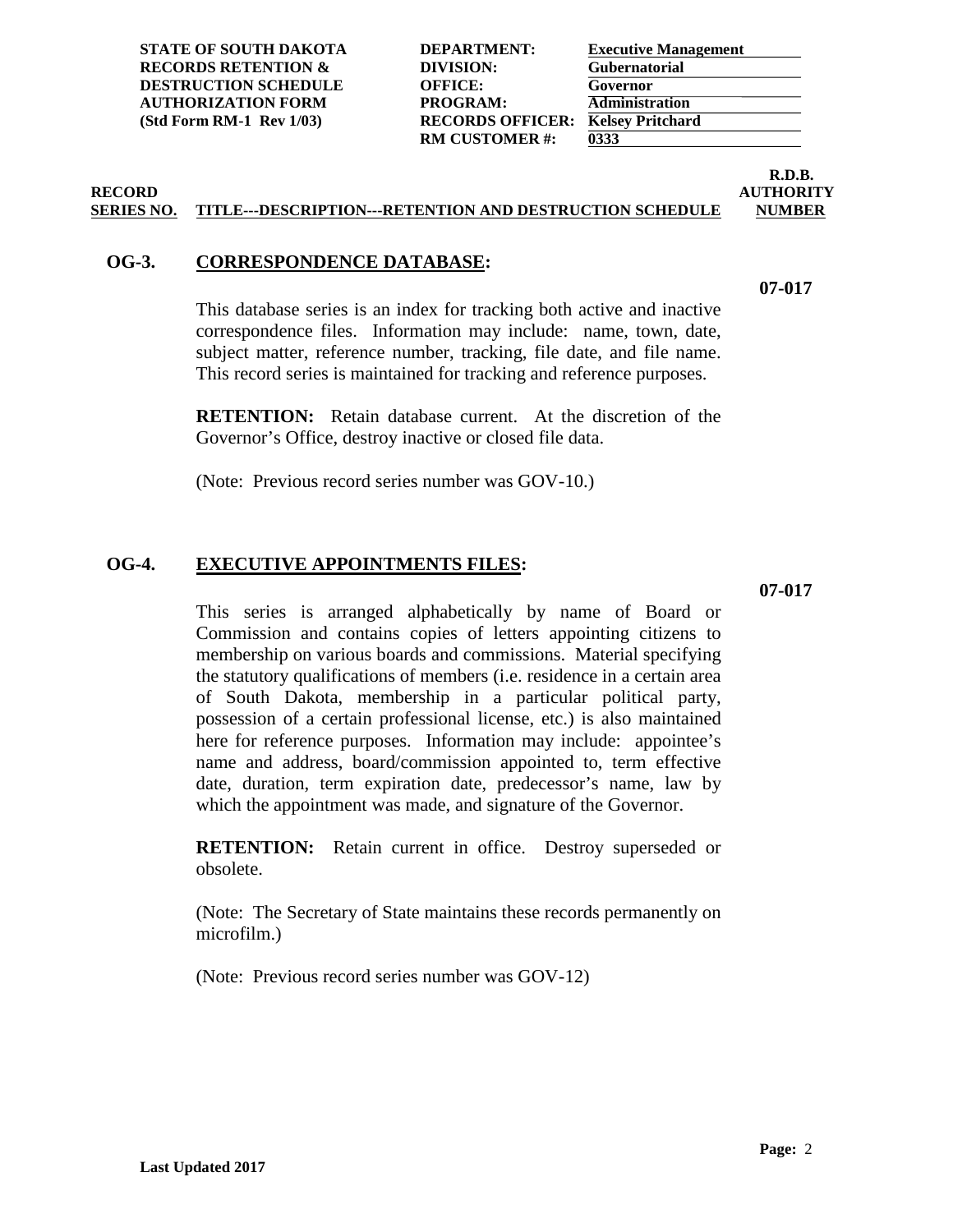| <b>STATE OF SOUTH DAKOTA</b>   |
|--------------------------------|
| <b>RECORDS RETENTION &amp;</b> |
| <b>DESTRUCTION SCHEDULE</b>    |
| <b>AUTHORIZATION FORM</b>      |
| (Std Form RM-1 Rev 1/03)       |

| <b>Executive Management</b> |
|-----------------------------|
| Gubernatorial               |
| Governor                    |
| <b>Administration</b>       |
| <b>Kelsey Pritchard</b>     |
| 0333                        |

## **RECORD AUTHORITY SERIES NO. TITLE---DESCRIPTION---RETENTION AND DESTRUCTION SCHEDULE NUMBER**

## <span id="page-5-0"></span>**OG-5. EXECUTIVE ORDERS:**

This series is arranged chronologically by calendar year, then numerically by order number and contains copies of executive orders filed with and attested by the Secretary of State. Information may include: order number, title, nature of the order, and signatures of the Governor and the Secretary of State. These executive orders are maintained for reference purposes.

**RETENTION:** Retain 2 years in office, then destroy.

(Note: The Secretary of State maintains Executive Orders permanently on microfilm.)

(Note: Previous record series number was GOV-14.)

## <span id="page-5-1"></span>**OG-6. EXECUTIVE PARDONS:**

**07-017**

This series is arranged alphabetically by name and contains the reference copies of pardons handed down by the Governor. Information may include: name of person, nature of pardon, authorizing signatures, and date filed. This record series is maintained for reference purposes.

**RETENTION:** Retain 2 years after last activity, then destroy.

(Note: The Secretary of State maintains these records permanently on microfilm.)

(Note: Previous record series number was GOV-15.)

**07-017**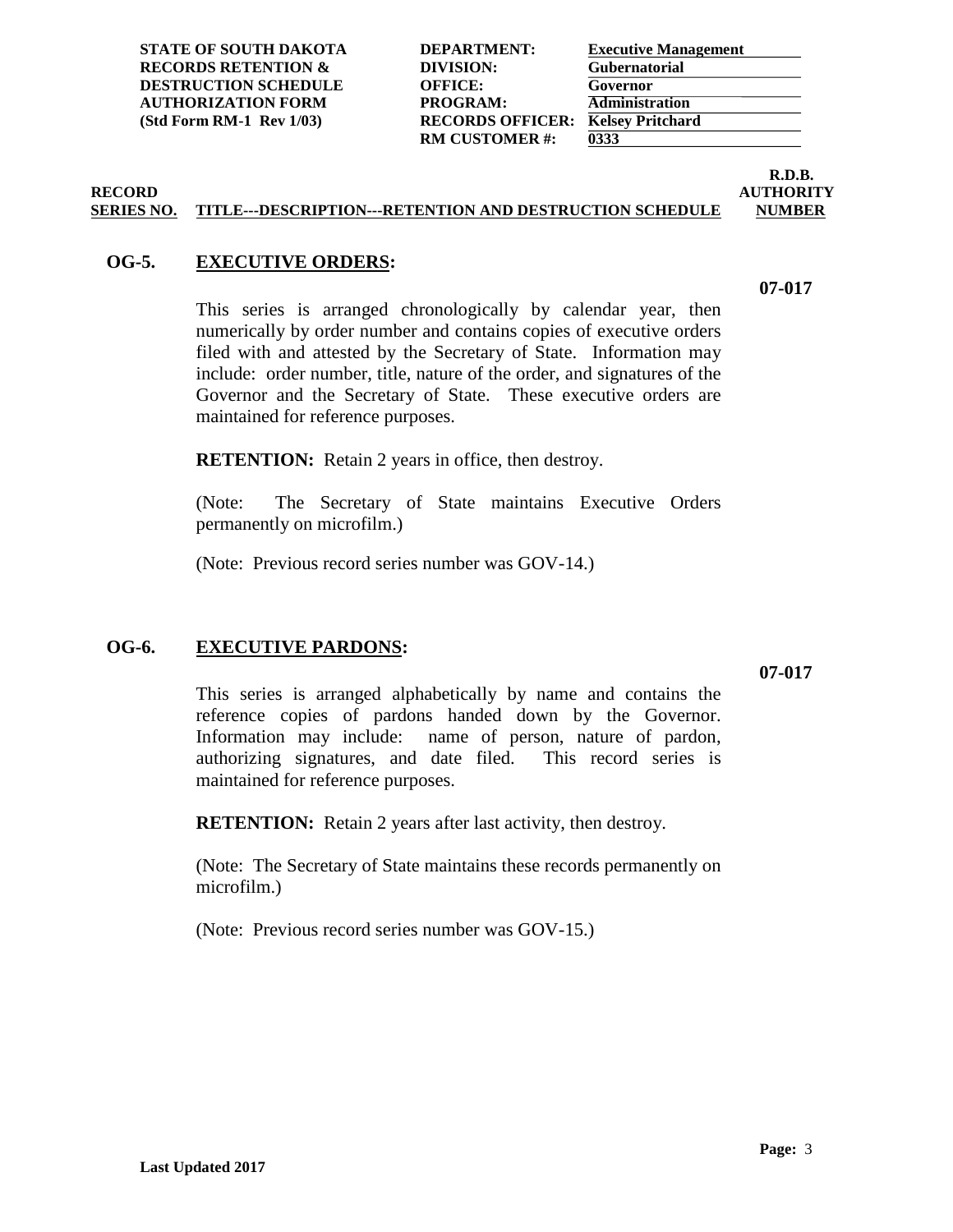| <b>RECORDS RETENTION &amp;</b> | DIVISION:               | <b>Gubernatorial</b>    |
|--------------------------------|-------------------------|-------------------------|
| <b>DESTRUCTION SCHEDULE</b>    | <b>OFFICE:</b>          | Governor                |
| <b>AUTHORIZATION FORM</b>      | PROGRAM:                | <b>Administration</b>   |
| $(Std Form RM-1 Rev 1/03)$     | <b>RECORDS OFFICER:</b> | <b>Kelsey Pritchard</b> |
|                                | <b>RM CUSTOMER #:</b>   | 0333                    |
|                                |                         |                         |
|                                |                         |                         |

**STATE OF SOUTH DAKOTA DEPARTMENT: Executive Management**

# **R.D.B.**

**07-017**

#### **RECORD AUTHORITY SERIES NO. TITLE---DESCRIPTION---RETENTION AND DESTRUCTION SCHEDULE NUMBER**

## <span id="page-6-0"></span>**OG-7. EXECUTIVE PROCLAMATIONS:**

This electronic series is arranged alphabetically and contains copies of executive proclamations issued by the Governor. Information may include: title and nature of the proclamation. This record series is maintained for reference purposes.

**RETENTION:** Retain 1 year in office, then destroy.

(Note: The Secretary of State maintains Executive Proclamations permanently on microfilm.)

(Note: Previous record series number was GOV-16.)

### <span id="page-6-1"></span>**OG-8. RECORDS MANAGEMENT FILES:**

**07-017**

This series contains the completed forms used to track inactive records that have been sent to Records Management (RM) Storage; and the department's "Records Retention and Destruction Schedule" (RRDS). Information may include: standard records transfer receipt forms, microfilm project registration forms; and microfilm and box destruction authorization forms. This record series is maintained for tracking records sent to Records Management storage, to document the time each record series must be legally maintained, and to document authorization granted to RM for destruction of obsolete records.

**RETENTION:** RECORD DESTRUCTION AUTHORIZATION FORMS: Retain 3 years in office, then destroy.

ALL OTHER INFORMATION: Retain current in office. Destroy superseded or obsolete.

(Note: Previous record series number was GOV-20.)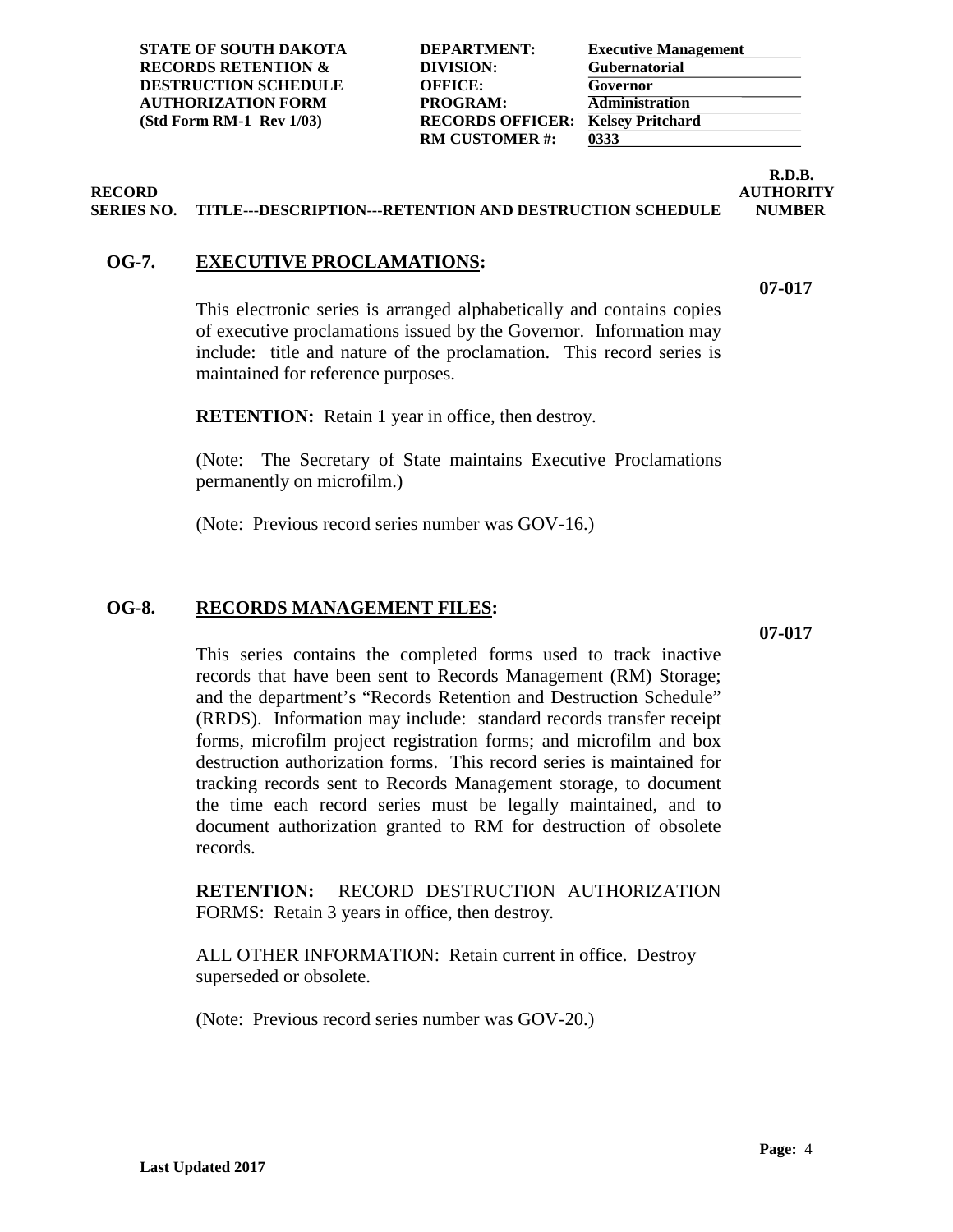**STATE OF SOUTH DAKOTA RECORDS RETENTION & DESTRUCTION SCHEDULE AUTHORIZATION FORM** (Std Form RM-1 Rev 1/03) RECORDS OFFICER:

| <b>DEPARTMENT:</b>      | Exec         |
|-------------------------|--------------|
| DIVISION:               | Gub          |
| OFFICE:                 | Gove         |
| PROGRAM:                | <b>Fisca</b> |
| <b>RECORDS OFFICER:</b> | <b>Kels</b>  |
| <b>RM CUSTOMER#:</b>    | 0333         |
|                         |              |

| <b>Executive Management</b> |  |
|-----------------------------|--|
| <b>Gubernatorial</b>        |  |
| Governor                    |  |
| <b>Fiscal</b>               |  |
| <b>Kelsey Pritchard</b>     |  |
| 0333                        |  |

## **RECORD AUTHORITY SERIES NO. TITLE---DESCRIPTION---RETENTION AND DESTRUCTION SCHEDULE NUMBER**

## <span id="page-7-0"></span>**OG-9. BUDGET REQUESTS:**

This series is arranged chronologically and contains the budget request of the various entities of the Governor's Office. Information may include: department hierarchy, dollar amount requested, justifications for increased request amounts, performance indicators, mission statements, goals and objectives, and revenue projections. This record series is used to formulate the newest budget request for the program and for reference to determine budget amounts for previous years.

**RETENTION:** Retain current in office. Destroy superseded or obsolete.

(Note: Previous record series number was GOV-25.)

## <span id="page-7-1"></span>**OG-10. CONTRACTS AND AGREEMENTS:**

**07-017**

This series contains contracts and agreements between the agency and other parities. Information may include: terms and conditions of the contracts and agreements, effective dates, costs, and funding sources. This record series is kept for reference and audit purposes.

**RETENTION:** Retain originals current in office. Destroy 6 years after terminated.

Retain reference copies current in office. Destroy terminated.

(NOTE: SDCL 1-24A-1 requires that a copy of all consultant contacts be filed with the State Auditor within five days after such contracts is entered into and finally approved by the contracting parties. All consultant contracts should be filed with the Office of State Auditor prior to the work being performed.)

(Note: Previous record series number was GOV-29.)

**07-017**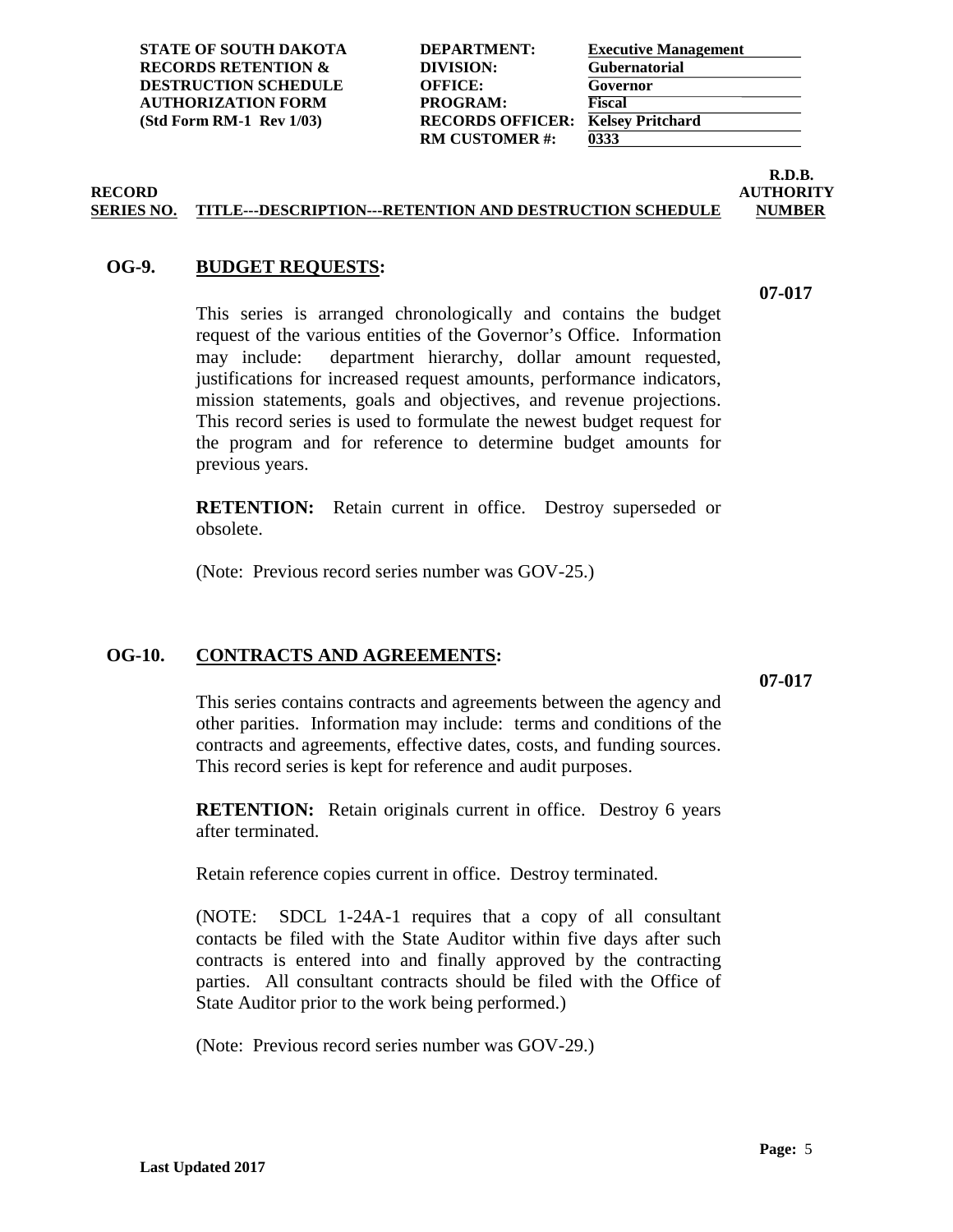**STATE OF SOUTH DAKOTA RECORDS RETENTION & DESTRUCTION SCHEDULE AUTHORIZATION FORM** (Std Form RM-1 Rev 1/03) RECORDS OFFICER:

| <b>DEPARTMENT:</b>      | Exec         |
|-------------------------|--------------|
| DIVISION:               | Gub          |
| <b>OFFICE:</b>          | Gove         |
| PROGRAM:                | <b>Fisca</b> |
| <b>RECORDS OFFICER:</b> | <b>Kels</b>  |
| <b>RM CUSTOMER#:</b>    | 0333         |
|                         |              |

|      | <b>Executive Management</b> |
|------|-----------------------------|
|      | Gubernatorial               |
|      | Governor                    |
|      | <b>Fiscal</b>               |
|      | <b>Kelsey Pritchard</b>     |
| 0333 |                             |

## **RECORD AUTHORITY SERIES NO. TITLE---DESCRIPTION---RETENTION AND DESTRUCTION SCHEDULE NUMBER**

## <span id="page-8-0"></span>**OG-11. GRANT FILES:**

This series is arranged alphabetically by grant name and contains information concerning the administration of funded grants. Information may include: grant applications, working papers, grant documentation, and monitoring and accounting records. This record series is used for administering current grants, for reference when requesting new grants, and for audit purposes.

**RETENTION:** Retain current in office. Transfer terminated to storage for 2 years. Destroy 2 years after terminated provided all litigation, claims, and audit findings involving the records have been resolved and final action has been taken.

(Note: Previous record series number was GOV-32.)

## <span id="page-8-1"></span>**OG-13. PERSONNEL FILES:**

**07-017**

This series is arranged alphabetically by name and contains a folder for each employee in the agency. Information may include, but is not limited to: applications for employment, personal data sheets, personnel action notices (PA 32's), position description questionnaires, authorizations for payroll deductions, letters of reprimand and commendation, resumes, service records, notices of resignation, W-4 forms, training records, and supervisors reports of employee separation. These files serve as a history of the employees' service and training with the facility and provide payroll information. This record series is maintained to review work history of former employees who apply for work and for audit purposes.

**RETENTION:** Retain active in office. Transfer terminated to storage for 3 years. Destroy 3 years after terminated provided sufficient data on hours worked and compensation received have been maintained by the Department of Labor, Division of Retirement and Insurance, and provided 1 year has passed since an independent postaudit report has been received.

(Note: Previous record series number was GOV-39.)

**07-017**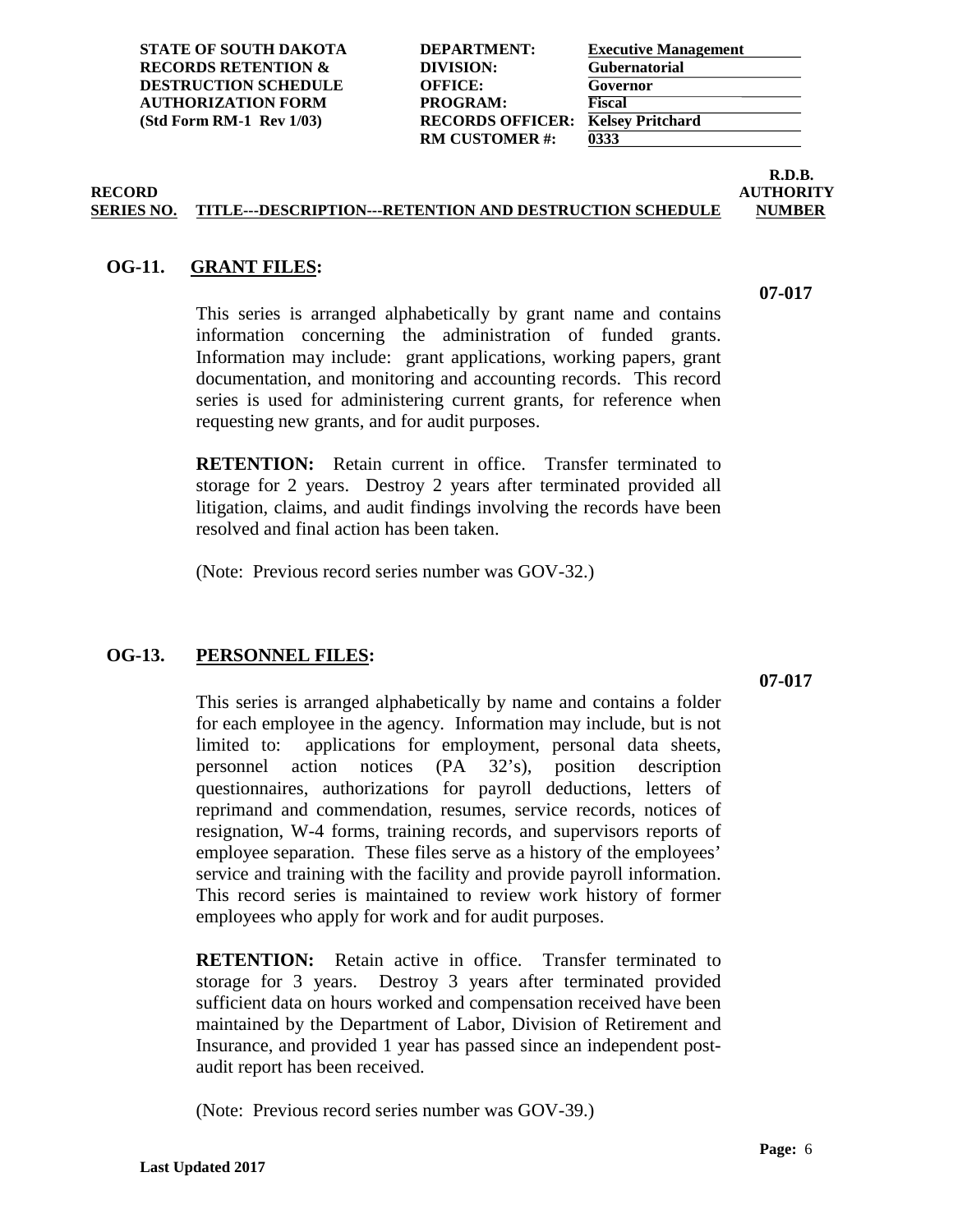**STATE OF SOUTH DAKOTA RECORDS RETENTION & DESTRUCTION SCHEDULE AUTHORIZATION FORM PROGRAM:**<br> **FIGURE 18 (SEE PROGRAM: FIGURE PROGRAM: FIGURE PROGRAM: FIGURE PROGRAM: FIGURE PROGRAM: (Std Form RM-1 Rev 1/03)** 

| <b>DEPARTMENT:</b>      | Exec         |
|-------------------------|--------------|
| DIVISION:               | Gub          |
| <b>OFFICE:</b>          | Gove         |
| PROGRAM:                | <b>Fisca</b> |
| <b>RECORDS OFFICER:</b> | <b>Kels</b>  |
| <b>RM CUSTOMER#:</b>    | 0333         |
|                         |              |

|               | <b>Executive Management</b> |  |
|---------------|-----------------------------|--|
|               | <b>Gubernatorial</b>        |  |
| Governor      |                             |  |
| <b>Fiscal</b> |                             |  |
|               | <b>Kelsey Pritchard</b>     |  |
| 0333          |                             |  |

## **RECORD AUTHORITY SERIES NO. TITLE---DESCRIPTION---RETENTION AND DESTRUCTION SCHEDULE NUMBER**

## <span id="page-9-0"></span>**OG-15. RECEIPT BOOKS:**

**07-017**

**R.D.B.**

This series contains forms issued to document the receipt of money. Receipts are pre-numbered and include: date money was received, amount received, funds and accounts to be credited, amount to be credited, and signature of the person receiving the money. This record series is maintained for audit purposes.

**RETENTION:** Retain full book 2 years in office, then destroy provided all litigation, claims, and audit findings involving the records have been resolved and final action has been taken.

(Note: Previous record series number was GOV-44.)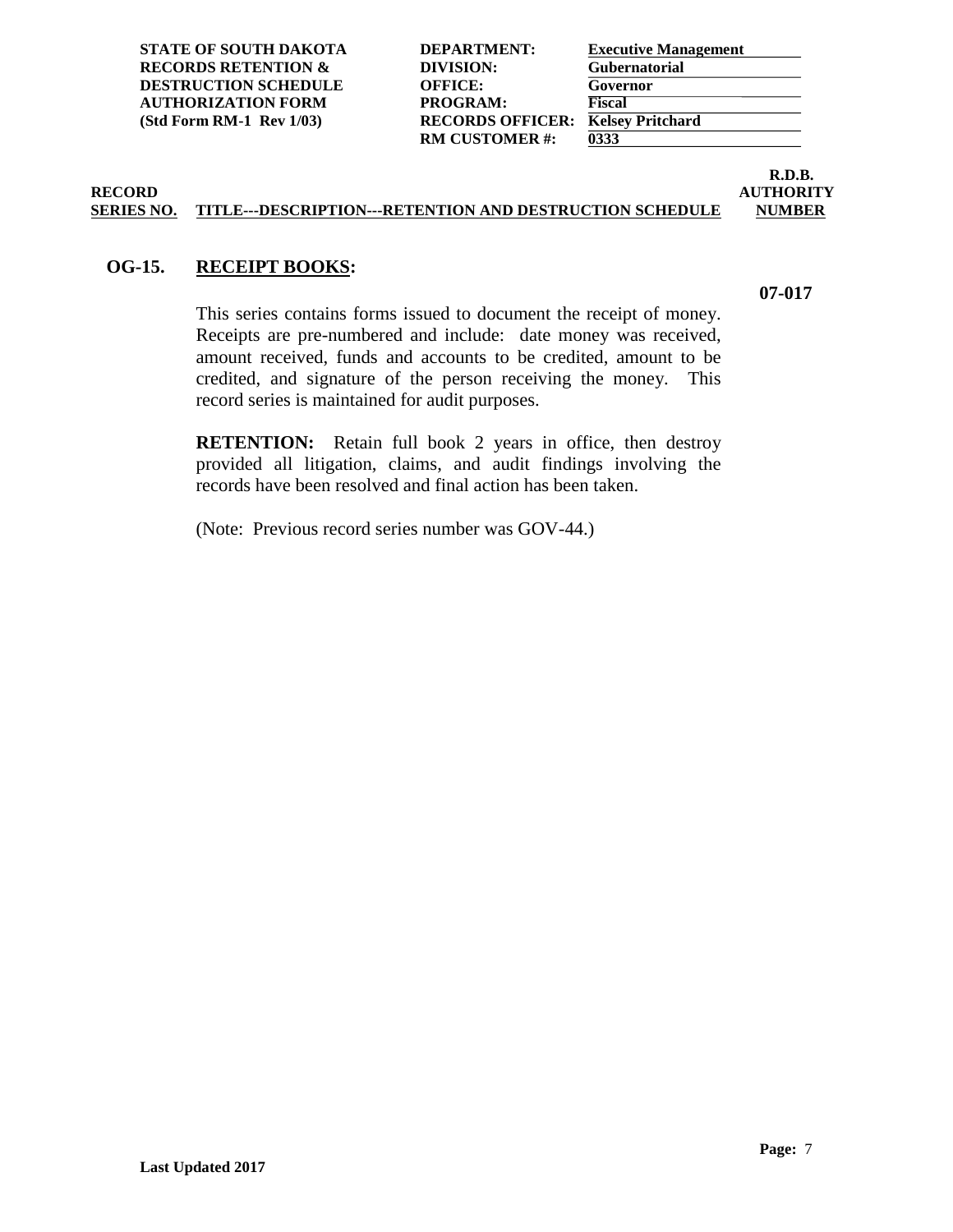**STATE OF SOUTH DAKOTA RECORDS RETENTION & DESTRUCTION SCHEDULE AUTHORIZATION FORM** (Std Form RM-1 Rev 1/03) RECORDS OFFICER:

| <b>DEPARTMENT:</b>      | Exec         |
|-------------------------|--------------|
| DIVISION:               | Gub          |
| <b>OFFICE:</b>          | Gove         |
| PROGRAM:                | <b>Fisca</b> |
| <b>RECORDS OFFICER:</b> | <b>Kels</b>  |
| <b>RM CUSTOMER#:</b>    | 0333         |
|                         |              |

| <b>Executive Management</b> |
|-----------------------------|
| <b>Gubernatorial</b>        |
| Governor                    |
| <b>Fiscal</b>               |
| <b>Kelsey Pritchard</b>     |
| 0333                        |
|                             |

### **RECORD AUTHORITY SERIES NO. TITLE---DESCRIPTION---RETENTION AND DESTRUCTION SCHEDULE NUMBER**

### <span id="page-10-0"></span>**OG-16. SOUTH DAKOTA FINANCIAL SYSTEM REPORTS:**

**07-017**

**R.D.B.**

These daily, weekly, monthly\*\*, and year-end\*\* computer output microfiche (COM) reports are used to monitor and reconcile fiscal year receipts and expenditures. Information may include, but is not limited to: revenue and journal voucher report\*, open purchase order report, available funds report\*, advance travel-accounts receivable report, revenue analysis report, state general ledger trial balance\*, company general ledger trial balance\*, expenditure report\*, bank reconciliation report\*, employee receivable report\*, bank reconciliation report\*, encumbrance detail report\*, accounts payable report\*, projects report\*, cash center report\*, object/sub-object report\*, budget adjustments report, special Bureau of Administration revenue report, agency funds activity report\*, company 8000 trial balance by center\*, encumbrance balances report\*, and special travel expenditure report. This record series is maintained for audit purposes.

**RETENTION:** Retain 2 years in office, then destroy provided all litigation, claims, and audit findings involving the records have been resolved and final action has been taken.

(NOTE: The asterisk (\*) indicates reports maintained permanently on microfilm or COM by the Bureau of Finance and Management. (\*\*) Many of the June monthly reports serve as the year-end reports.)

(Note: Previous record series number was GOV-47.)